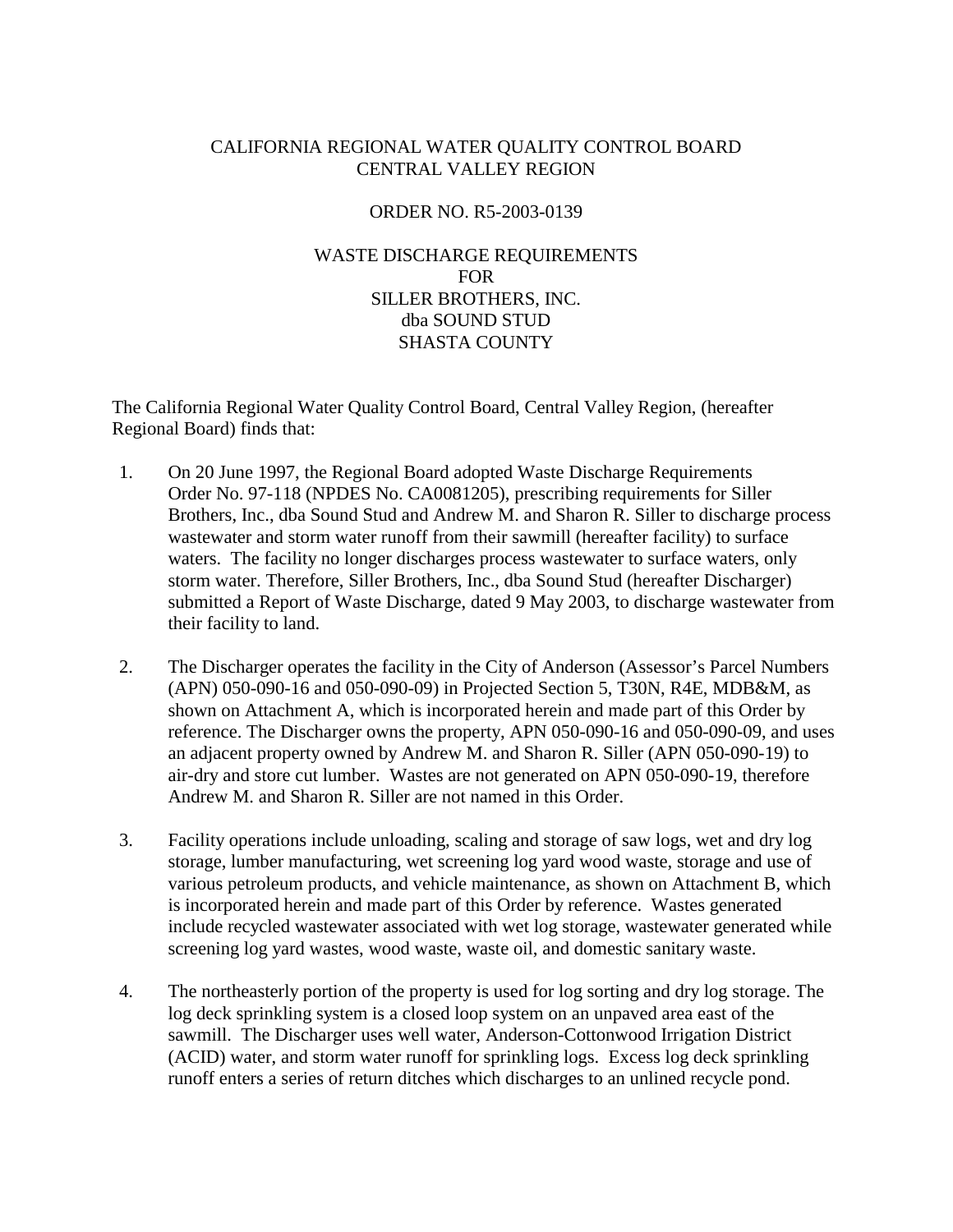Wastewater in the recycle pond is reused for log sprinkling, evaporates, or percolates to groundwater. During the winter months log sprinkling may or may not be performed because few or no logs are kept at the facility and precipitation may wet logs. No historical analytical data describing water quality associated with wet log storage is available from the Discharger or Regional Board. According to the United States Environmental Protection Agency Development Document for Timber Products (EPA 440/1-81/023), the typical pollutants associated with wet log storage are pH, chemical oxygen demand, total suspended solids, oil and grease, and zinc. Effluent samples collected of facility discharges in 1999 and 2000 contained the following:

| <b>CONSTITUENT</b>            | <b>UNITS</b> | <b>EFFLUENT</b> |
|-------------------------------|--------------|-----------------|
|                               |              | (DISCHARGE OO1) |
| pH                            | Units        | 6.68, 7.14      |
| <b>Total Suspended Solids</b> | mg/L         | 108, 46         |
| Chemical Oxygen Demand        | mg/L         | 240, 40         |
| Tannins & Lignins             | mg/L         | 16.6, 2.01      |
| Oil and Grease                | mg/L         |                 |

- 5. The log decks are periodically scraped to remove woody debris. The scraped material is transported to a designated wood waste area south of the sawmill (APN 050-090-09) where it is processed through a wet screen separator. Gravel extracted during the process is returned to the log yard. Wood waste is transported off-site to cogeneration facilities or landscaping operations for reuse. Wastewater from the screening process is collected in a detention/pumping pond. No historical analytical data describing the detention/pumping pond quality is available from the Discharger or Regional Board. The wood waste area is used on occasion during summer months and not used during the winter. During spring/fall the area may be used, but it is unlikely. Water in the detention pond evaporates or percolates into the ground. During periods of heavy rain, the detention pond can overflow. However, the discharge does not leave the general area of the pond due to the topography surrounding the pond. The pond is excavated periodically to maintain depth. The excavated material is processed through the wet screen separator.
- 6. North of the wood waste processing area, the fire pond receives water from an ACID lateral that bisects the site. The lateral discharges to the unnamed tributary of the Sacramento River; however, wastewater is not discharged to the fire pond.
- 7. A 5,200-gallon diesel, 700-gallon waste oil, 500-gallon gasoline, two 400-gallon motor oil, and two 400-gallon hydraulic oil aboveground storage tanks are located adjacent to the shop building. Other petroleum products are stored at various facility locations. A roof covering and/or secondary containment are used to contain releases from the aboveground storage tanks. Vehicle maintenance is performed in an indoor shop area. A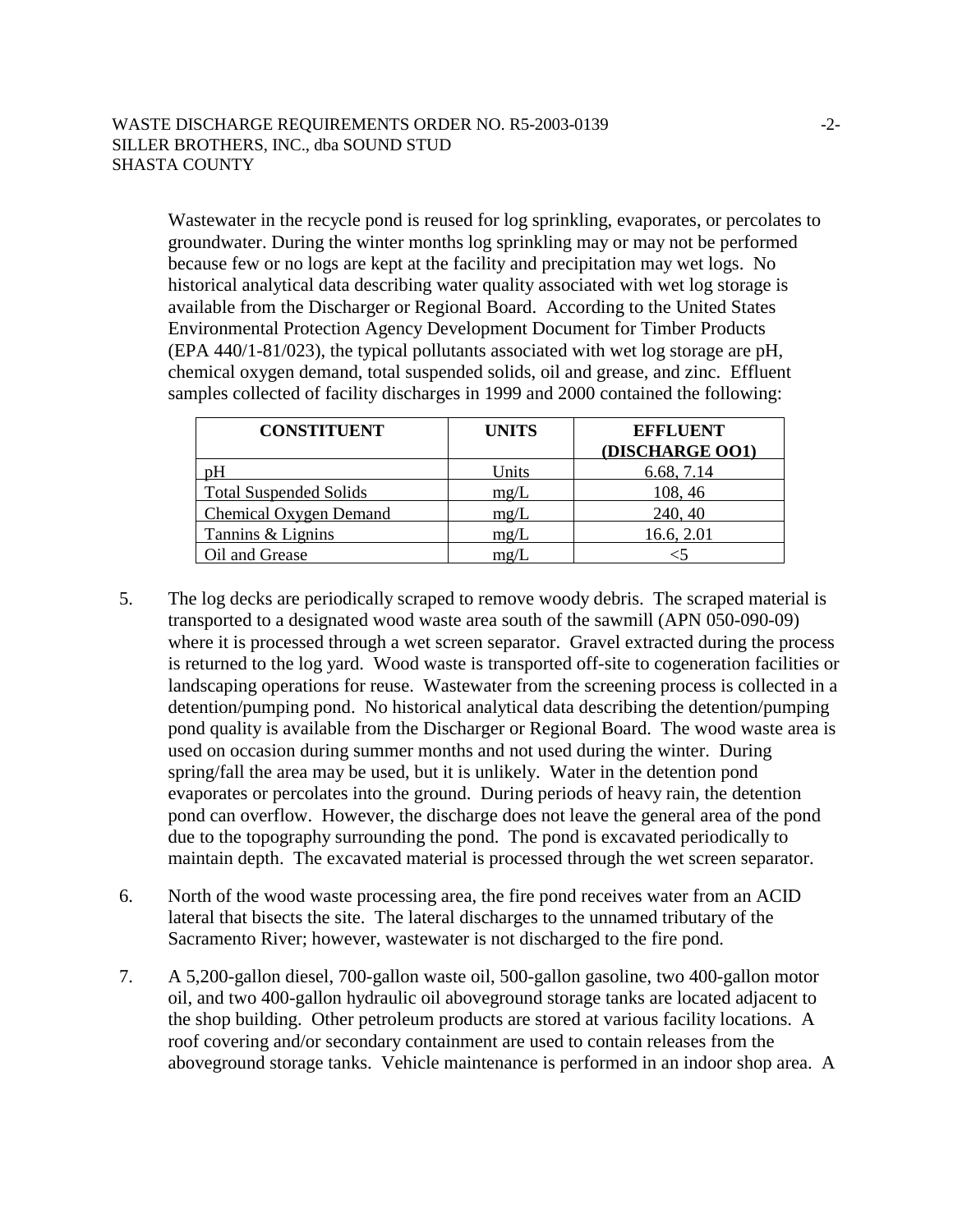Spill Prevention Control and Countermeasure Plan, stamped by a Registered Civil Engineer, was prepared for the facility in April 1999.

8. The sawmill's domestic waste is disposed in a holding tank that discharges to a septic tank installed on the north side of the shop building, where it combines with domestic waste from the office. Septic tank effluent is discharged to leach lines located approximately four feet east of the tank that angle north toward the parking lot.

## **Site-Specific Conditions**

- 9. The average annual precipitation is approximately 39.4 inches, as measured at Redding Station Number 047296 and the mean water surface evaporation rate is approximately 52.78 inches per year, based on data collected from Shasta Dam, according to the Western Regional Climate Center.
- 10. All portions of the facility are outside the 100-year flood zone.
- 11. The facility is in the Redding Hydrologic Unit (No. 508), Enterprise Flat Hydrologic Area (No. 508.10), as depicted on interagency hydrologic maps prepared by the Department of Water Resources (DWR) in August 1986.
- 12. The surrounding land use is primarily commercial and industrial.
- 13. Surface drainage is to an unnamed tributary of the Sacramento River. It is conservative to assume that some portion of water disposed in the wet log storage area will enter the unnamed tributary as subsurface flow.
- 14. No information currently exists regarding the type of soil or groundwater quality underlying the facility. Given the property's proximity to the Sacramento River, groundwater is anticipated to be shallow.
- 15. The facility's six-inch water supply well is 184 feet deep. According to the Discharger, the well's pump is set at 168 feet and the static water level is 28 feet. It is the only well on the site and is used for all general purposes. Bottled water is provided to the staff for drinking, but well water can be used for drinking also. Shasta County Department of Resource Management, Environmental Health Division, does not require water quality monitoring of the well.

## **Basin Plan, Beneficial Uses, and Regulatory Considerations**

16. The Water Quality Control Plan for the Sacramento River and San Joaquin River Basins, Fourth Edition, (hereafter Basin Plan) designates beneficial uses, establishes water quality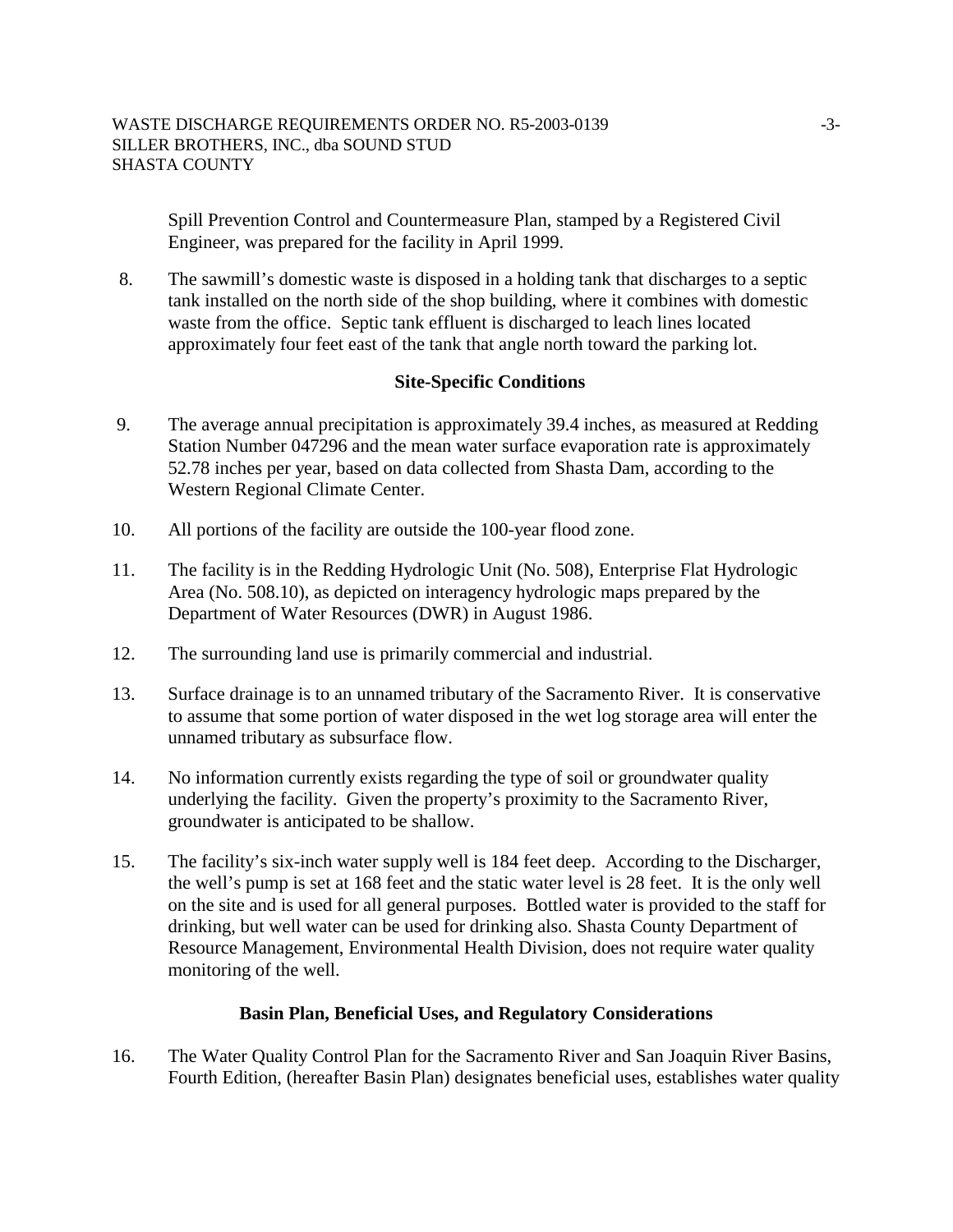objectives, contains implementation plans and policies for protecting waters of the basin, and incorporates by reference plans and policies adopted by the State Water Resources Control Board (State Board). These requirements implement the Basin Plan.

- 17. The beneficial uses of the unnamed tributary of the Sacramento River are not individually identified in the Basin Plan; however, the Basin Plan states, "The beneficial uses of any specifically identified water body generally apply to its tributary streams." The Basin Plan does identify present and potential beneficial uses of the Sacramento River. The beneficial uses of the Sacramento River are municipal and domestic supply, agricultural irrigation and stock watering, industrial service supply, industrial power generation, contact and non-contact recreation, canoeing and rafting, warm and cold freshwater habitat, warm and cold water fish migration, warm and cold water fish spawning, wildlife habitat, and navigation.
- 18. The beneficial uses of groundwater are municipal and domestic supply, industrial service supply, industrial process supply, and agricultural supply.
- 19. State Water Resources Control Board Resolution No. 68-16 requires the Regional Board in regulating the discharge of waste to maintain high quality waters of the state (i.e., background water quality) until it is demonstrated that any change in quality will be consistent with maximum benefit to the people of the state, will not unreasonably affect beneficial uses, and will not result in water quality less than that described in the Regional Board's policies (e.g., quality that exceeds water quality objectives). In addition, the policy requires discharges to high quality waters to implement best practicable treatment or control of the discharge.
- 20. The Regional Board has considered anti-degradation pursuant to Resolution No. 68-16 and finds that not enough data exists to determine if this discharge is consistent with those provisions. Specifically, the volume and concentration of waste discharging to the ponds is unknown. This Order requires pond monitoring to obtain this information. If pond monitoring finds that the waste discharge has the potential to cause a decrease in groundwater quality, the Regional Board will reopen this Order.
- 21. The State Board adopted Order No. 97-03-DWQ (General Permit No. CAS000001) specifying waste discharge requirements for discharges of storm water associated with industrial activities, and requiring submittal of a Notice of Intent by all affected industrial dischargers. The Discharger has submitted a Notice of Intent to obtain coverage under General Permit No. CAS000001.
- 22. The action to adopt Waste Discharge Requirements for this existing facility is exempt from the provisions of the California Environmental Quality Act (CEQA), in accordance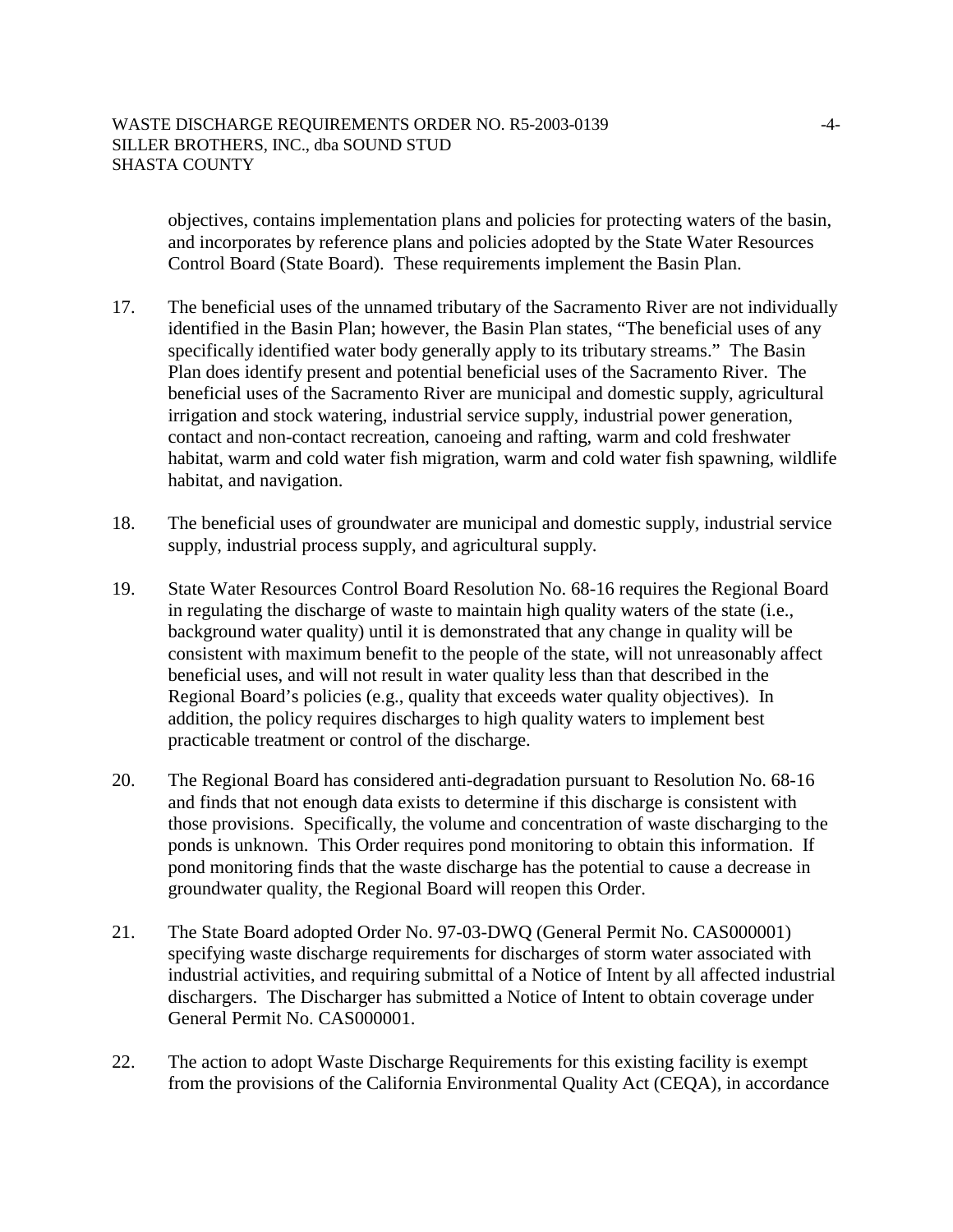#### WASTE DISCHARGE REQUIREMENTS ORDER NO. R5-2003-0139 -5-SILLER BROTHERS, INC., dba SOUND STUD SHASTA COUNTY

Title 14, California Code of Regulations (CCR), Section 15301.

- 23. This discharge is exempt from the requirements of Consolidated Regulations for Treatment, Storage, Processing, or Disposal of Solid Waste, as set forth in Title 27, CCR, Division 2, Subdivision 1, Section 20005, et seq., (hereafter Title 27). The exemption, pursuant to Section 20090(b), is based on the following:
	- a. The Regional Board is issuing waste discharge requirements,
	- b. The discharge is in compliance with the Basin Plan, and
	- c. The wastewater does not need to be managed according to 22 CCR, Division 4.5, Chapter 11, as a hazardous waste.
- 24. Section 13267(b) of the California Water Code provides that: "In conducting an investigation specified in subdivision (a), the regional board may require that any person who has discharged, discharges, or is suspected of discharging, or who proposes to discharge within its region, or any citizen or domiciliary, or political agency or entity of this state who has discharged, discharges, or is suspected of discharging, or who proposes to discharge waste outside of its region that could affect the quality of the waters of the state within its region shall furnish, under penalty of perjury, technical or monitoring program reports which the board requires. The burden, including costs of these reports, shall bear a reasonable relationship to the need for the reports and the benefits to be obtained from the reports. In requiring those reports, the regional board shall provide the person with a written explanation with regard to the need for the reports, and shall identify the evidence that supports requiring that person to provide the reports."

The monitoring and reporting program required by this Order and the attached Monitoring and Reporting Program No. R5-2003-0139 are necessary to assure compliance with these waste discharge requirements. The Discharger operates the facility that discharges the waste subject to this Order.

25. The California Department of Water Resources sets standards for the construction and destruction of groundwater wells (hereafter DWR Well Standards), as described in California Well Standards Bulletin 74-90 (June 1991) and Water Well Standards: State of California Bulletin 94-81 (December 1981). These standards, and any more stringent standards adopted by the state or county pursuant to CWC Section 13801, apply to all monitoring wells.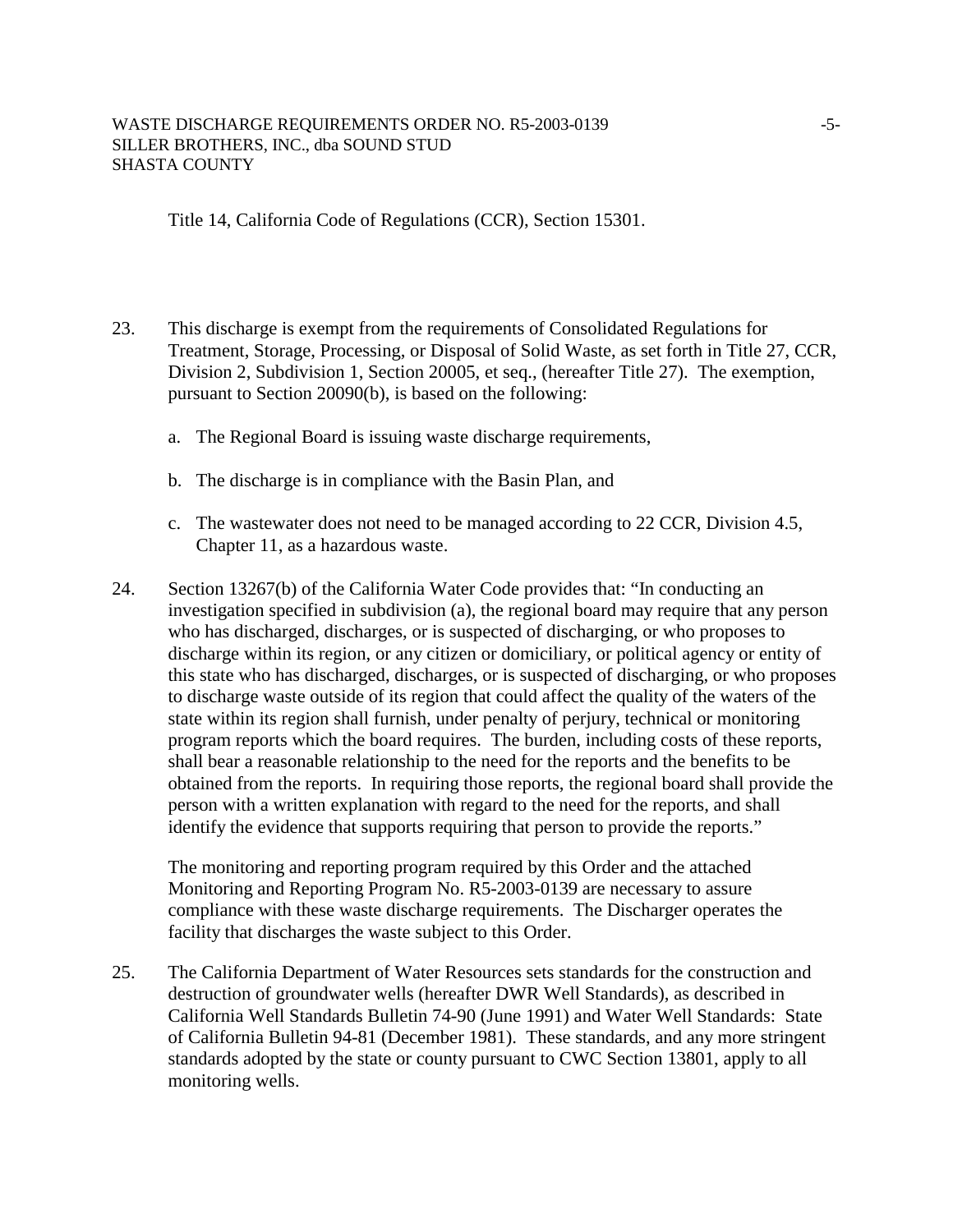- 26. Pursuant to California Water Code Section 13263(g), discharge is a privilege, not a right, and adoption of this Order does not create a vested right to continue the discharge.
- 27. All the above and the supplemental information and details in the attached Information Sheet, which is incorporated by reference herein, were considered in establishing the following conditions of discharge.
- 28. The Discharger and interested agencies and persons have been notified of the Regional Board's intent to prescribe waste discharge requirements for this discharge, and they have been provided an opportunity for a public hearing and an opportunity to submit their written views and recommendations.
- 29. All comments pertaining to the discharge were heard and considered in a public meeting.

IT IS HEREBY ORDERED that Order No. 97-118, is rescinded and that Siller Brothers, Inc., dba Sound Stud, its agents, successors, and assigns, in order to meet the provisions contained in Division 7 of the California Water Code and regulations adopted thereunder, shall comply with the following:

#### **A. Discharge Prohibitions**

- 1. The discharge of log deck sprinkling water, log deck runoff, recycle pond wastewater, wet screen separator wastewater, or detention/pumping pond wastewater to surface waters or surface water drainage courses is prohibited.
- 2. The discharge of bark, wood, sawdust, or any other waste recognized as originating from log deck operations to surface waters or surface water drainage courses is prohibited.
- 3. The by-pass or overflow of untreated or partially treated waste is prohibited.
- 4. The discharge of hazardous or toxic substances, including solvents or petroleum products (such as oil, grease, gasoline, and diesel) to surface waters or groundwater is prohibited.
- 5. The discharge of waste classified as hazardous, as defined in Section 2521(a) of Title 23, California Code of Regulations (CCR), Section 2510, et seq., (hereafter Chapter 15), or "designated", as defined in Section 13173 of the California Water Code, is prohibited.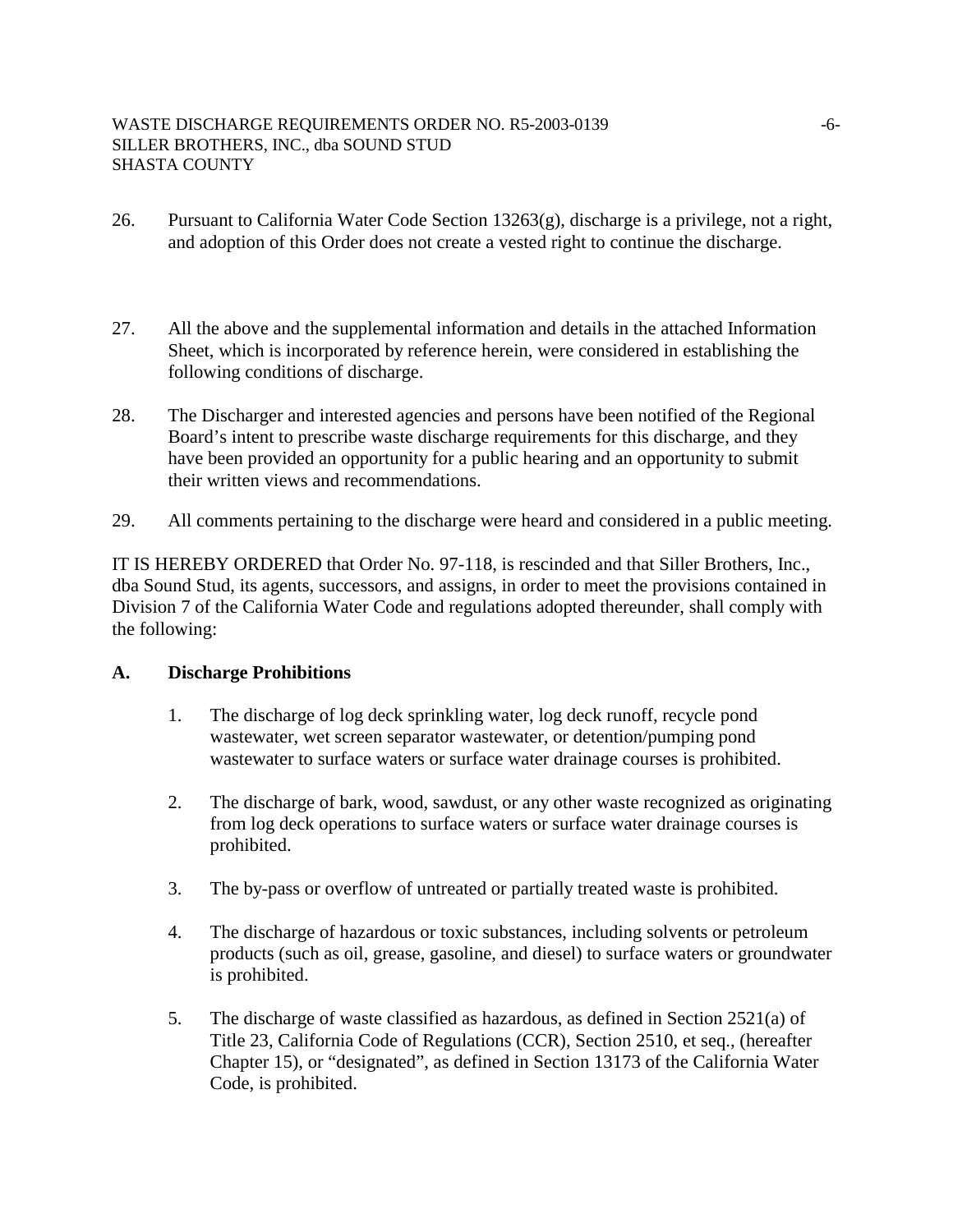## **B. Discharge Specifications**

- 1. Neither the treatment nor the discharge shall cause a nuisance or condition of pollution as defined by the California Water Code, Section 13050.
- 2. The discharge shall not cause a degradation of any water supply.
- 3. The recycle pond and detention/pumping pond shall have sufficient treatment, storage, and disposal capacity to accommodate allowable wastewater flow, and design seasonal precipitation. Design seasonal precipitation shall be based on total annual precipitation using a return period of 100 years, distributed monthly in accordance with historical rainfall patterns.
- 4. Freeboard in the recycle pond and detention/pumping pond shall never be less than two feet as measured from the water surface to the lowest point of overflow.
- 5. **By 15 October** of each year, the available storage capacity of the recycle pond and detention/pumping pond shall at least equal the volume necessary to comply with Discharge Specifications B.3 and B.4.
- 6. The discharge shall remain within the designated disposal area at all times.
- 7. Treatment facilities shall be designed, constructed, operated, and maintained to prevent inundation or washout due to floods with a 100-year return frequency.
- 8. Objectionable odors originating at this facility shall not be perceivable beyond the limits of the wastewater treatment and disposal areas.
- 9. Public contact with wastewater shall be precluded through such means as fences, signs, or other acceptable alternatives.

## **C. Solids Disposal**

- 1. Collected log deck debris, screenings, sludges, and other solids removed from liquid wastes shall be appropriately recycled or disposed of in a manner that is consistent with Title 27 and approved by the Executive Officer.
- 2. Treatment and storage of solids and sludges shall be confined to the Discharger's property and conducted in a manner that precludes infiltration of waste constituents into soils in a mass or concentration that will violate groundwater limitations.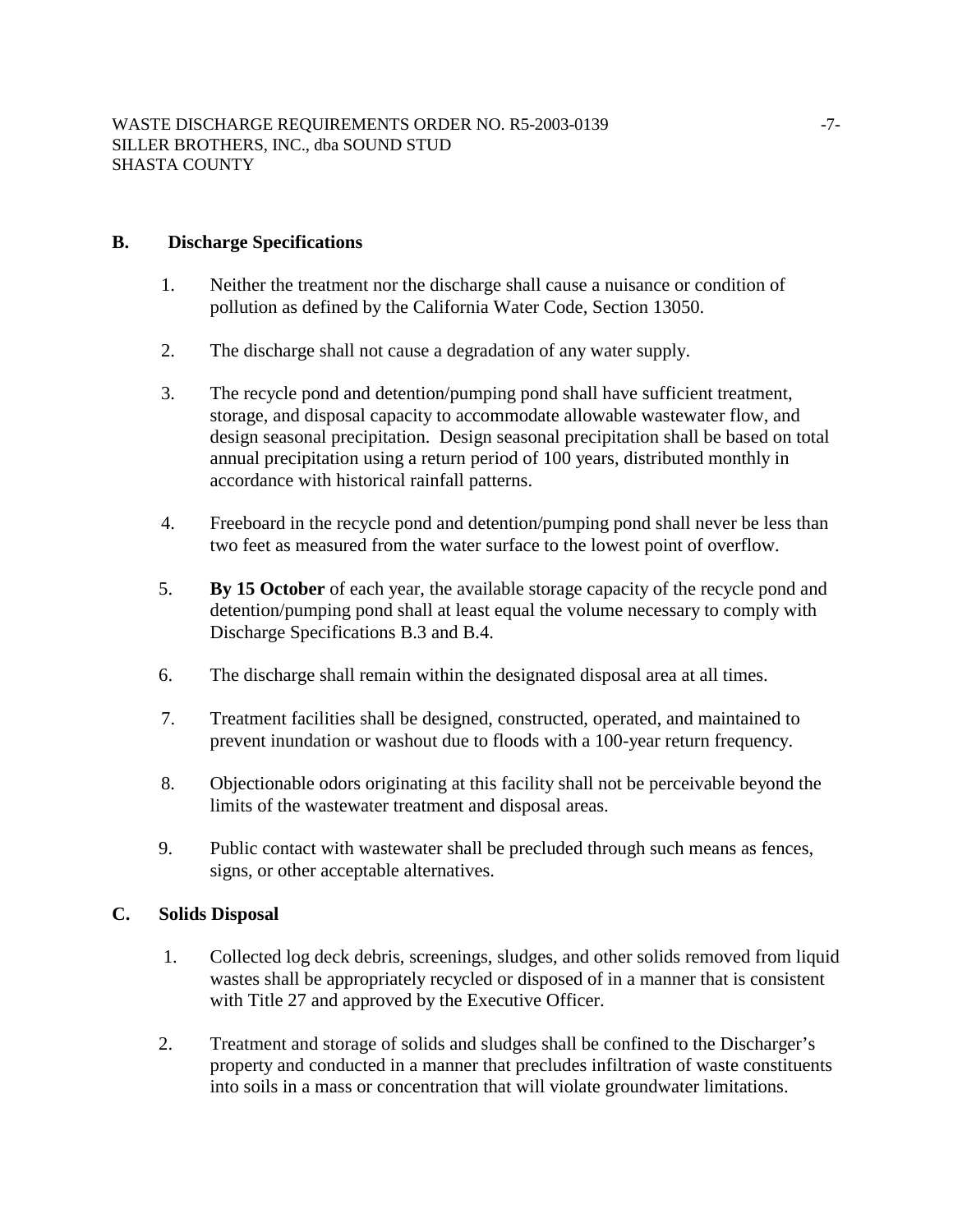- 3. Any storage of solids and sludges on the Discharger's property shall be temporary and controlled and contained in such a manner that minimizes leachate formations and precludes infiltration of waste constituents into soils.
- 4. Any proposed change in sludge use or disposal practice from a previously approved practice shall be reported to the Executive Officer.

# **D. Groundwater Limitations**

- 1. Release of waste constituents from any portion of the facility shall not cause or contribute to groundwater exceeding a water quality objective, or, where background quality is less than the water quality objective, cause groundwater to:
	- a. Contain any constituent in concentrations greater than background water quality.
	- b. Significantly alter pH.
	- c. Impart taste, odor, toxicity, or color that creates nuisance or impairs any beneficial use.

## **E. Provisions**

- 1. The Discharger shall comply with Monitoring and Reporting Program No. R5-2003-0139, which is part of this Order, and any revisions thereto as ordered by the Executive Officer. If pond monitoring finds that the waste discharge has the potential to cause a decrease in groundwater quality, the Regional Board will reopen this Order.
- 2. The Discharger shall comply with the "Standard Provisions and Reporting Requirements for Waste Discharge Requirements", dated 1 March 1991, which are attached hereto and made part of this Order by reference. This attachment and its individual paragraphs are commonly referenced as "Standard Provision(s)."
- 3. As described in the Standard Provisions, the Discharger shall report promptly to the Regional Board any material change or proposed change in the character, location, or volume of the discharge.
- 4. In the event of any change in control or ownership of land or waste discharge facilities described herein, the Discharger shall notify the succeeding owner or operator of the existence of this Order by letter, a copy of which shall be immediately forwarded to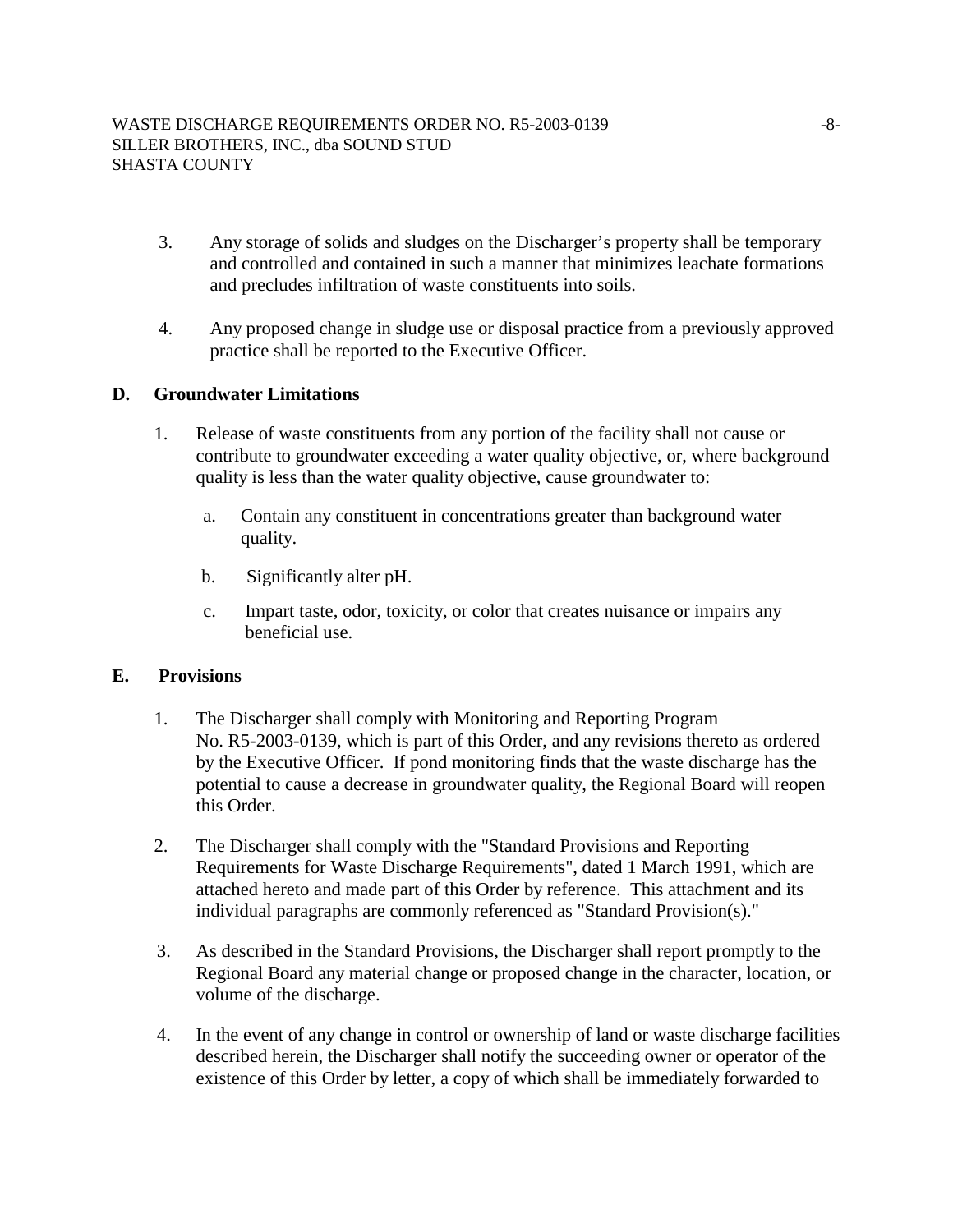#### WASTE DISCHARGE REQUIREMENTS ORDER NO. R5-2003-0139 -9-SILLER BROTHERS, INC., dba SOUND STUD SHASTA COUNTY

#### this office.

To assume operation under this Order, the succeeding owner or operator must apply in writing to the Executive Officer requesting transfer of the Order. The request must contain the requesting entity's full legal name, the state of incorporation if a corporation, the name and address and telephone number of the persons responsible for contact with the Regional Board, and a statement. The statement shall comply with the signatory paragraph of Standard Provision B.3 and state that the proposed owner or operator assumes full responsibility for compliance with this Order. Failure to submit the request shall be considered a discharge without requirements, a violation of the California Water Code. Transfer shall be approved or disapproved by the Executive Officer.

- 5. The Discharger must comply with all conditions of this Order, including timely submittal of technical and monitoring reports as directed by the Executive Officer. Violations may result in enforcement action, including Regional Board or court orders requiring corrective action or imposing civil monetary liability, or in revision or recession of this Order.
- 6. A copy of this Order shall be kept at the discharge facility for reference by operating personnel. Key operating personnel shall be familiar with its contents.
- 7. The Regional Board will review this Order periodically and will revise requirements when necessary.

I, THOMAS R. PINKOS, Executive Officer, do hereby certify the foregoing is a full, true, and correct copy of an Order adopted by the California Regional Water Quality Control Board, Central Valley Region, on 5 September 2003.

original signed by

\_\_\_\_\_\_\_\_\_\_\_\_\_\_\_\_\_\_\_\_\_\_\_\_\_\_\_\_\_\_\_\_\_\_ THOMAS R. PINKOS, Executive Officer

RDJ: 08/06/2003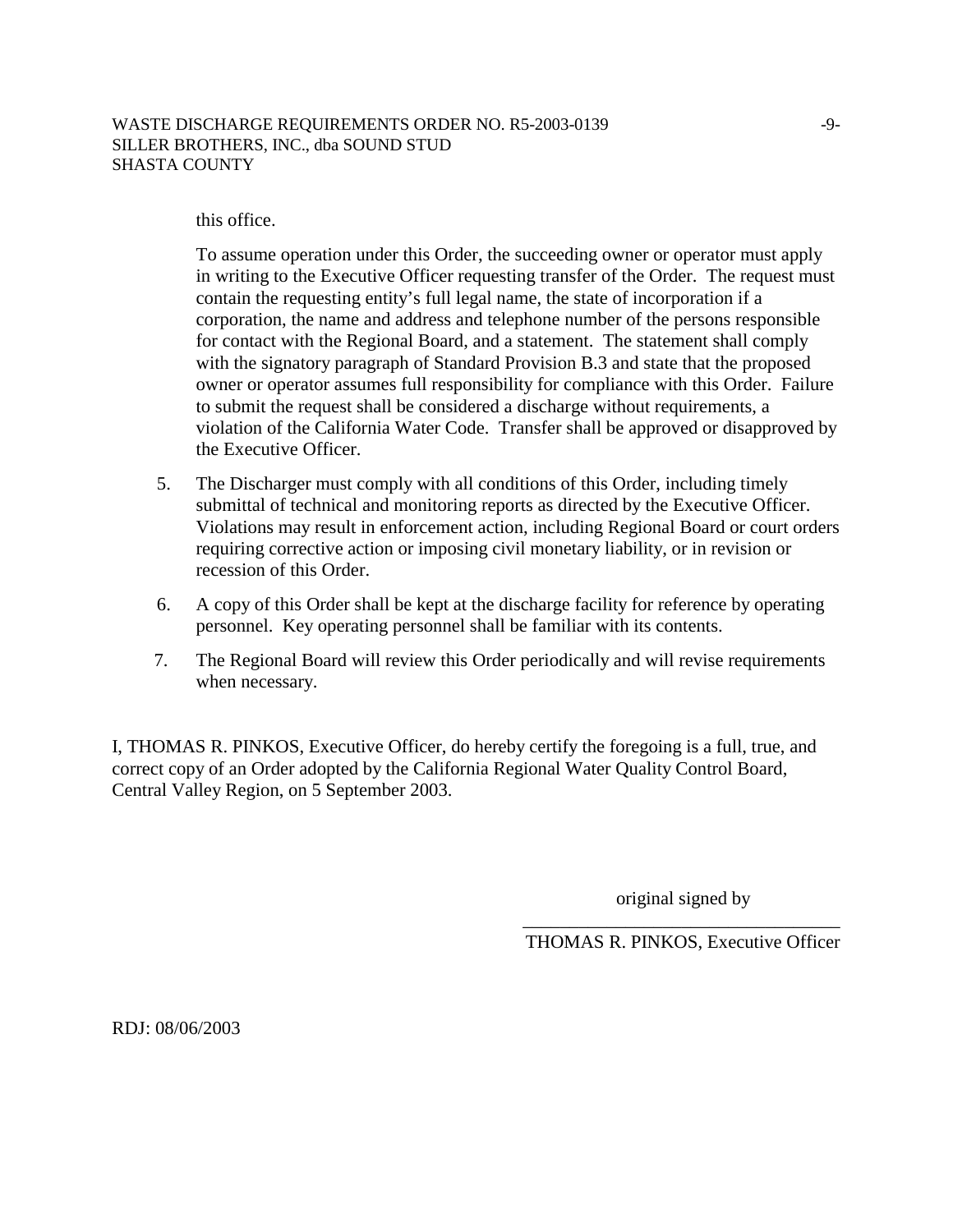# CALIFORNIA REGIONAL WATER QUALITY CONTROL BOARD CENTRAL VALLEY REGION

# MONITORING AND REPORTING PROGRAM NO. R5-2003-0139 **FOR**

# SILLER BROTHERS, INC. dba SOUND STUD SHASTA COUNTY

This monitoring and reporting program (MRP) incorporates requirements for monitoring of the ponds, log yard, petroleum storage area, septic tank, holding tank, and leachfield. This MRP shall not be changed until a revised MRP is issued by the Executive Officer.

### **POND MONITORING**

The following shall constitute the monitoring program for the recycle pond and detention/pumping pond:

| <b>CONSTITUENT</b>          | <b>UNIT</b>   | <b>TYPE OF</b><br><b>SAMPLE</b> | <b>SAMPLING</b><br><b>FREQUENCY</b> |
|-----------------------------|---------------|---------------------------------|-------------------------------------|
| Freeboard                   | Feet, Inches  | Visual                          | Monthly                             |
| pH                          | units         | Grab                            | Quarterly                           |
| <b>Specific Conductance</b> | $\mu$ mhos/cm | Grab                            | Quarterly                           |
| Zinc (Total)                | $\mu$ g/L     | Grab                            | Quarterly                           |
| Hardness                    | mg/L          | Grab                            | Quarterly                           |
| Tannins & Lignins           | mg/L          | Grab                            | Quarterly                           |
| COD                         | mg/L          | Grab                            | Ouarterlv                           |

## **LOG YARD MONITORING**

The Discharger shall visually inspect the berms around the log yard to assure that process water does not discharge to surface waters. The berms shall be inspected monthly and observations included in the monitoring reports.

# **ABOVEGROUND PETROLEUM STORAGE**

The Discharger shall visually inspection the aboveground petroleum storage tanks as required by the facility's Spill Prevention Control and Countermeasure Plan. A report of the inspection shall be submitted. The Discharger will report any significant discharge of petroleum products, including diesel fuel, motor oil, or grease to the ground surface or log deck water, that threatens or may threaten groundwater or surface water quality. In the event of such a discharge, the Discharger shall report the spill to the Regional Board within 24 hours of the event, and follow up the verbal report within 7 days with a written report. A written report shall be submitted with the next monitoring report describing the corrective action that was taken to remediate and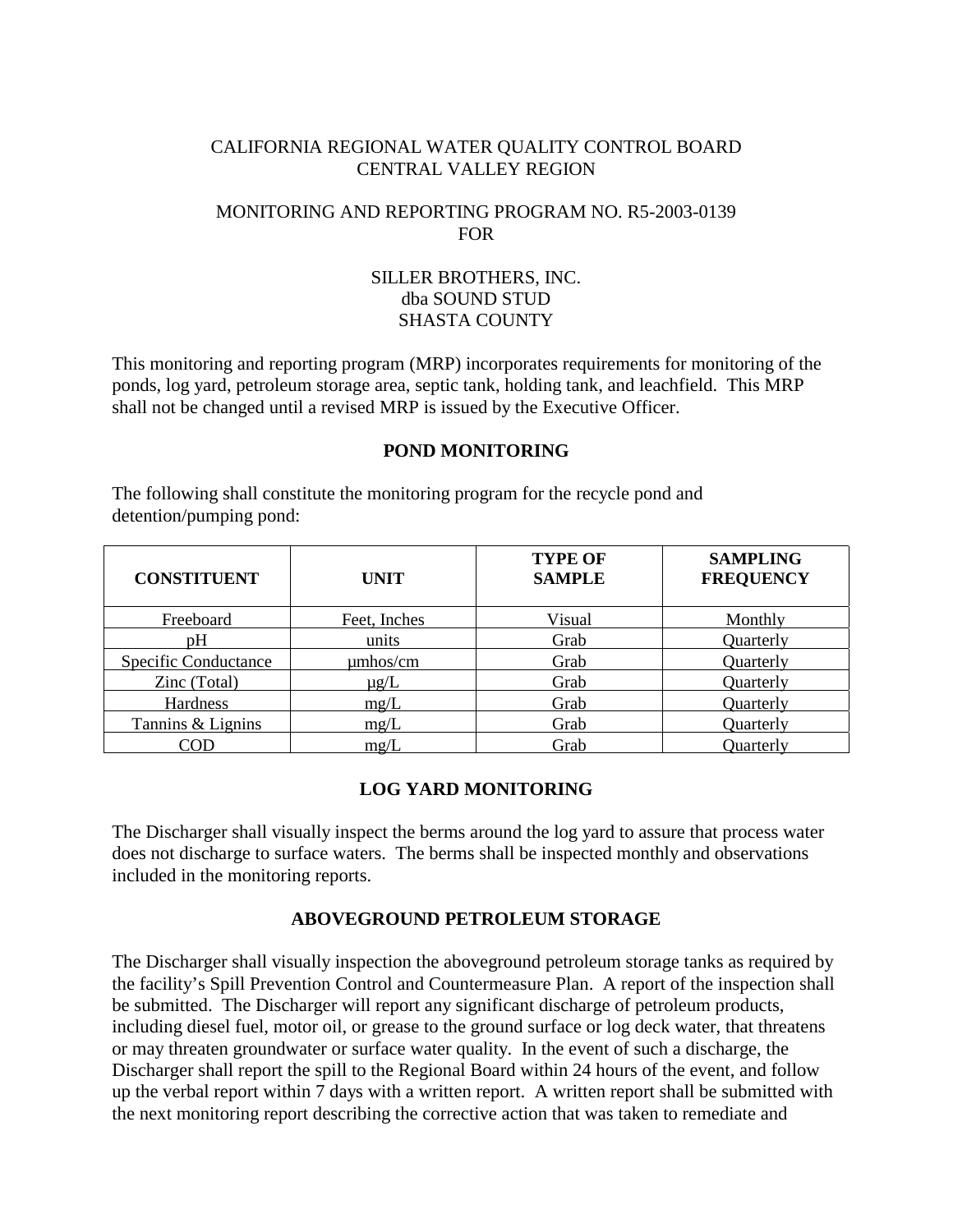MONITORING AND REPORTING PROGRAM NO. R5-2003-0139 -2-SILLER BROTHERS, INC., dba SOUND STUD SHASTA COUNTY dispose of any contamination resulting from the spill.

#### **SEPTIC TANK, HOLDING TANK, AND LEACHFIELD MONITORING**

Septic and holding tank inspections (including tank sludge level measurement) shall be performed at least once every three years. Information concerning inspections and maintenance activities (including but not limited to, pumping, replacement, and repairs) shall be included in the monthly monitoring reports.

The Discharger shall inspect the leachfield and note the presence or absence of saturated soils or standing liquid. The leachfield shall be inspected monthly and observations included in the monitoring reports.

#### **REPORTING**

Monitoring results shall be submitted to the Regional Board by the **1st day of the second month** following sample collection. (i.e., the January report is due by 1 March).

In reporting the monitoring data, the Discharger shall arrange the data in tabular form so that the date, sample type, observation, and reported analytical result are readily discernible. The data shall be summarized in such a manner to illustrate clearly whether the facility is compliance with waste discharge requirements.

If the Discharger monitors any pollutant at the locations designated herein more frequently than is required by this Order, the results of such monitoring shall be included in the reporting required in the discharge monitoring report form. Such increased frequency shall be indicated on the discharge monitoring report form.

The Discharger may also be requested to submit an annual report to the Regional Board with both tabular and graphical summaries of the monitoring data obtained during the previous year. Any such request shall be made in writing. The report shall discuss the compliance record. If violations have occurred, the report shall also discuss the corrective actions taken and planned to bring the facility into full compliance with the waste discharge requirements.

All reports submitted in response to this Order shall comply with the signatory requirements of Standard Provision B.3.

The Discharger shall implement the above monitoring program as of the date of this Order.

original signed by

Ordered by:

THOMAS R. PINKOS, Executive Officer

5 September 2003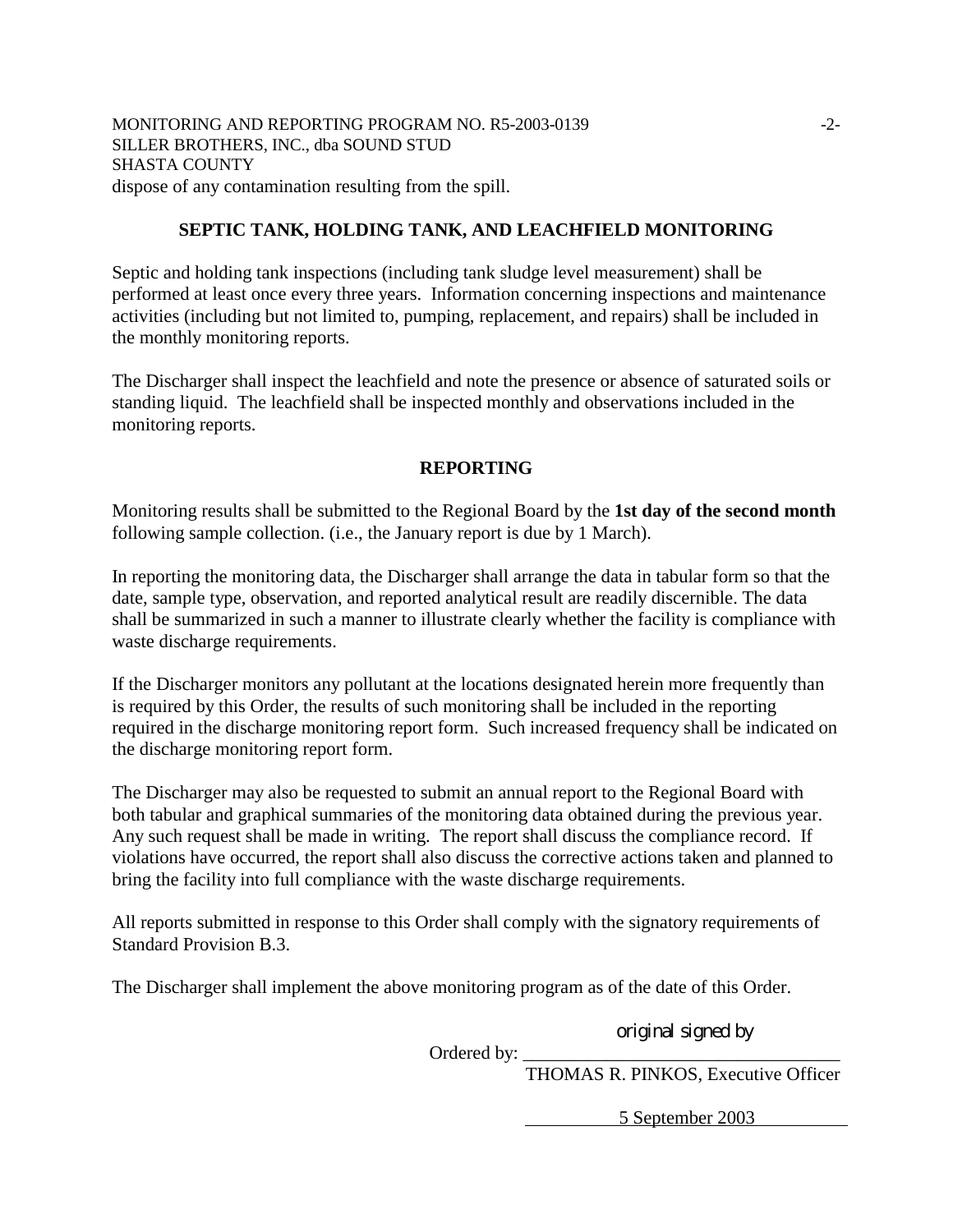### MONITORING AND REPORTING PROGRAM NO. R5-2003-0139 -3-SILLER BROTHERS, INC., dba SOUND STUD SHASTA COUNTY

RDJ: 08/06/2003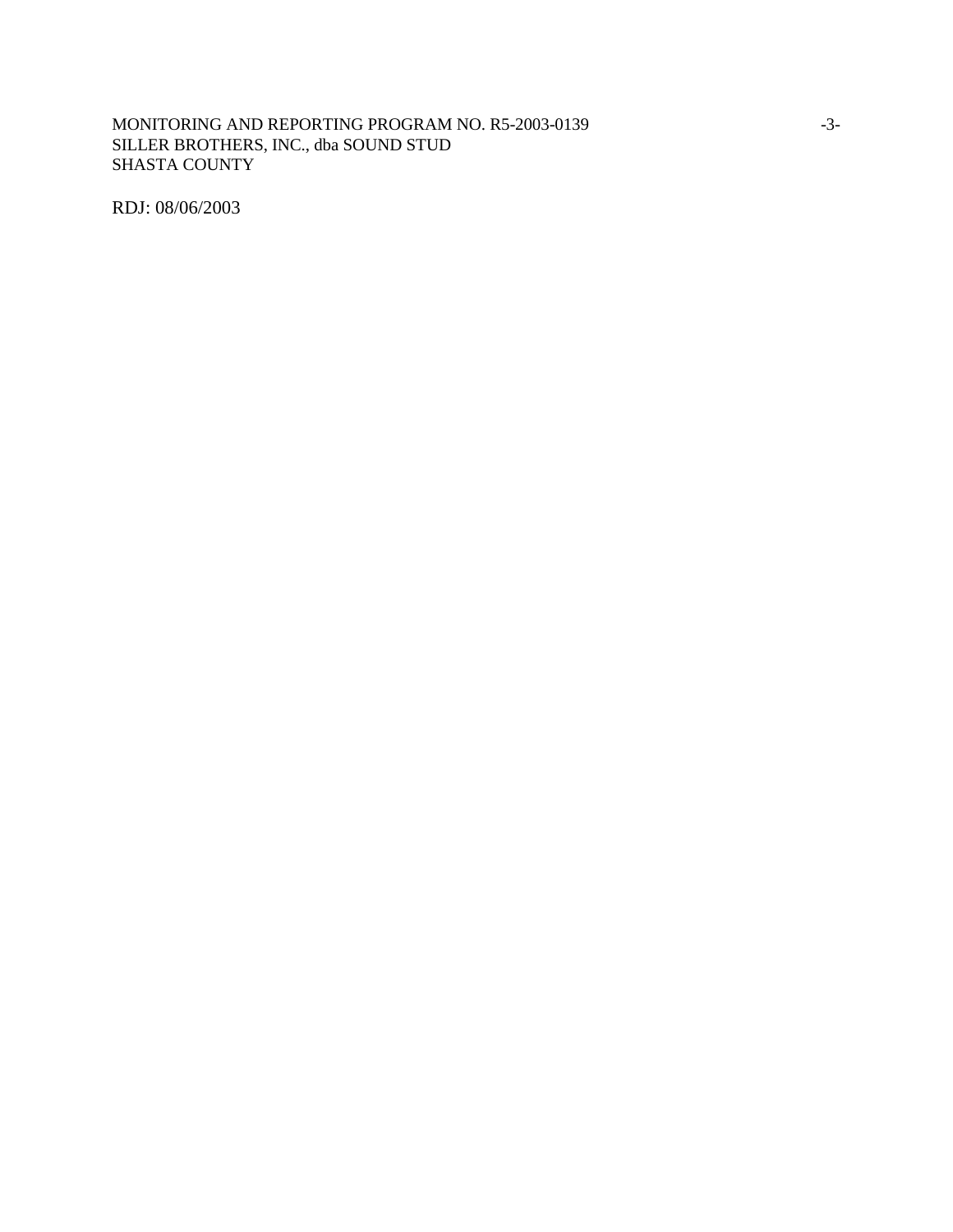### INFORMATION SHEET

ORDER NO. R5-2003-0139 SILLER BROTHERS, INC. dba SOUND STUD SHASTA COUNTY

On 20 June 1997, the Regional Board adopted Waste Discharge Requirements Order No. 97-118 (NPDES No. CA0081205), prescribing requirements for Siller Brothers, Inc. dba Sound Stud to discharge wastewater and storm water runoff from their sawmill (hereafter facility) to surface waters. The facility no longer discharges wastewater to surface waters, only storm water. Therefore, Siller Brothers, Inc., dba Sound Stud (hereafter Discharger) submitted a Report of Waste Discharge, dated 9 May 2003, to discharge wastewater from their facility to land.

The Discharger operates the facility in the City of Anderson (Assessor's Parcel Numbers (APN) 050-090-16 and 050-090-09) in Projected Section 5, T30N, R4E, MDB&M. The Discharger owns the property, APN 050-090-16 and 050-090-09, and uses an adjacent property owned by Andrew M and Sharon R. Siller (APN 050-090-19) to air-dry and store cut lumber. Wastes are not generated on APN 050-090-19, therefore Andrew M. and Sharon R. Siller are not named in this Order. Wastes generated by the Discharger include wood waste, domestic sanitary waste, and log deck runoff.

The Discharger uses well water, Anderson-Cottonwood Irrigation District (ACID) water, and stormwater runoff for sprinkling logs. A maximum of 3,024,000 board-feet of logs may be stored on-site at any given time. The log deck sprinkling system is a closed loop system on an unpaved area east of the sawmill. Excess log deck sprinkling runoff enters a series of return ditches which discharges to an unlined recycle pond, where it is reused, evaporates, or percolates to groundwater. During the winter months, log sprinkling may or may not be performed because few or no logs are kept at the facility and precipitation may wet the logs. No historical analytical data describing water quality associated with wet log storage is available from the Discharger or Regional Board.

The log decks are periodically scraped to remove woody debris. The wood waste is transported to a designated area south of the sawmill where it is processed through a wet screen separator. It is then sold to a landscape supplier or disposed at an off-site cogeneration facility. The detention/pumping pond contains water from the process. This process is not conducted during the winter months. The water from this pond evaporates or percolates to groundwater.

The Regional Board has considered anti-degradation pursuant to Resolution No. 68-16 and finds that not enough data exists to determine if this discharge is consistent with those provisions. Specifically, the volume and concentration of waste discharging to the ponds is unknown. This Order requires pond monitoring to obtain this information. If pond monitoring finds that the waste discharge has the potential to cause a decrease in groundwater quality, the Regional Board will reopen this Order.